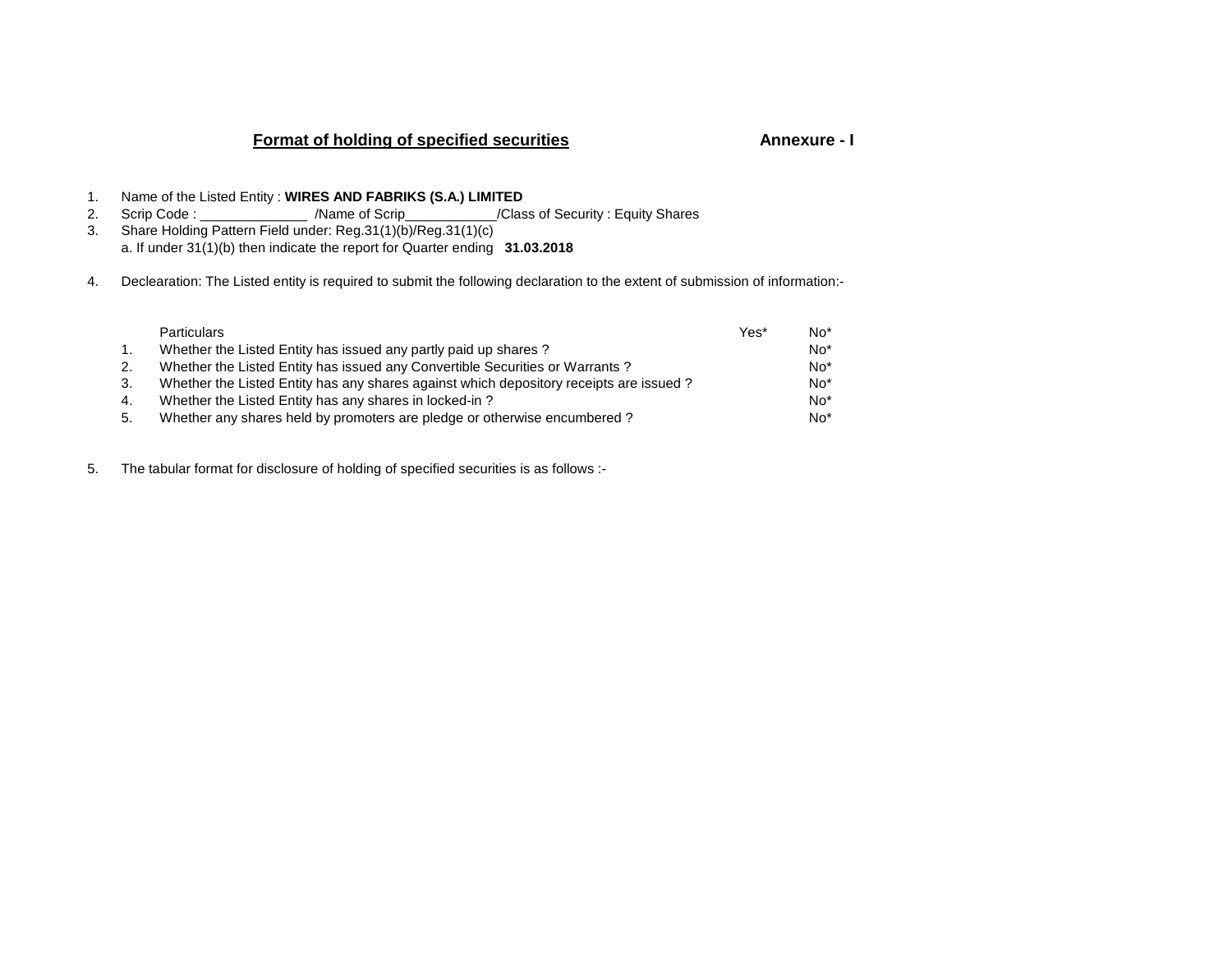### Table I - Summary Statement holding of specified securities

| Categor | Category of shareholder       | Nos. of    |             |               |            | No. of fully paid-No. of partly No. of shares Total nos. shares Shareholding |                                |               |                      | Number of Voting Rights held in each class of securities |              |                                | No. of Shares Shareholding as Number of Locked in shares Number of Shares pledged or |       |                           |                      |                           | <b>Number of equity</b> |
|---------|-------------------------------|------------|-------------|---------------|------------|------------------------------------------------------------------------------|--------------------------------|---------------|----------------------|----------------------------------------------------------|--------------|--------------------------------|--------------------------------------------------------------------------------------|-------|---------------------------|----------------------|---------------------------|-------------------------|
|         | (II)                          | shareholde | up equity   | paid-up       | underlying | held                                                                         | as a % of                      |               | (IX)                 |                                                          |              | Underlying                     | a % assuming                                                                         | (XII) |                           | otherwise encumbered |                           | shares held in          |
| (1)     |                               | rs         | shares held | equity shares | Depository | $(VII) =$                                                                    | total no. of                   |               |                      |                                                          |              | convertible                    | full conversion                                                                      |       |                           | (XI)                 |                           | dematerialized          |
|         |                               | (III)      | (IV)        | held          | Receipt    | $(IV)+(V)+(V)$                                                               | shares                         |               |                      |                                                          |              | securities                     | of convertible                                                                       |       |                           |                      |                           | form                    |
|         |                               |            |             | (V)           | (VI)       |                                                                              | <i><b>(calculated)</b></i>     |               |                      |                                                          | Total as a % | (Including<br>securities (as a |                                                                                      |       |                           |                      |                           | (XIV)                   |
|         |                               |            |             |               |            |                                                                              | as per SCRR.                   |               | No. of Voting Rights |                                                          |              | <b>Warrants)</b>               | percentage of                                                                        | No.   | As a % of<br>total Shares | No.<br>(a)           | As a % of<br>total Shares |                         |
|         |                               |            |             |               |            |                                                                              | 1957)                          |               |                      |                                                          |              | (X)                            | diluted share                                                                        | (a)   | held                      |                      | held                      |                         |
|         |                               |            |             |               |            |                                                                              | (VIII) As a %<br>of $(A+B+C2)$ | Class eg: Eq. | Class eg:y           | Total                                                    | $(A+B+C)$    |                                | capital)<br>$(XI)=(VII)+(X)$ as                                                      |       | (b)                       |                      | (b)                       |                         |
|         |                               |            |             |               |            |                                                                              |                                |               |                      |                                                          |              |                                | a % of (A+B+C)                                                                       |       |                           |                      |                           |                         |
|         |                               |            |             |               |            |                                                                              |                                |               |                      |                                                          |              |                                |                                                                                      |       |                           |                      |                           |                         |
|         |                               |            |             |               |            |                                                                              |                                |               |                      |                                                          |              |                                |                                                                                      |       |                           |                      |                           |                         |
|         |                               |            |             |               |            |                                                                              |                                |               |                      |                                                          |              |                                |                                                                                      |       |                           |                      |                           |                         |
|         |                               |            |             |               |            |                                                                              |                                |               |                      |                                                          |              |                                |                                                                                      |       |                           |                      |                           |                         |
|         |                               |            |             |               |            |                                                                              |                                |               |                      |                                                          |              |                                |                                                                                      |       |                           |                      |                           |                         |
| (A)     | Promoter & Promoters Group    | 15         | 2286356     |               |            | 2286356                                                                      | 74.81                          | 2286356       |                      | 2286356                                                  | 74.81        |                                | 74.81                                                                                |       |                           |                      |                           | 2286356                 |
| (B)     | Public                        | 3509       | 769894      |               |            | 769894                                                                       | 25.19                          | 769894        |                      | 769894                                                   | 25.19        |                                | 25.19                                                                                |       |                           |                      |                           | 589882                  |
| (C)     | Non Promoter-Non Public       |            |             |               |            |                                                                              |                                |               |                      |                                                          |              |                                |                                                                                      |       |                           |                      |                           |                         |
| (C1)    | Shares underlying DRs         |            |             |               |            |                                                                              |                                |               |                      |                                                          |              |                                |                                                                                      |       |                           |                      |                           |                         |
| (C2)    | Shares held by Employee Trust |            |             |               |            |                                                                              |                                |               |                      |                                                          |              |                                |                                                                                      |       |                           |                      |                           |                         |
|         | $Total: =$                    | 3524       | 3056250     |               |            | 3056250                                                                      | 100.00                         | 3056250       |                      | 3056250                                                  | 100.00       |                                | 100.00                                                                               |       | 0.00                      |                      | 0.00                      | 2876238                 |
|         |                               |            |             |               |            |                                                                              |                                |               |                      |                                                          |              |                                |                                                                                      |       |                           |                      |                           |                         |
|         |                               |            |             |               |            |                                                                              |                                |               |                      |                                                          |              |                                |                                                                                      |       |                           |                      |                           |                         |
|         | <b>Actual Holder-&gt;</b>     | 3607       |             |               |            |                                                                              |                                |               |                      |                                                          |              |                                |                                                                                      |       |                           |                      |                           |                         |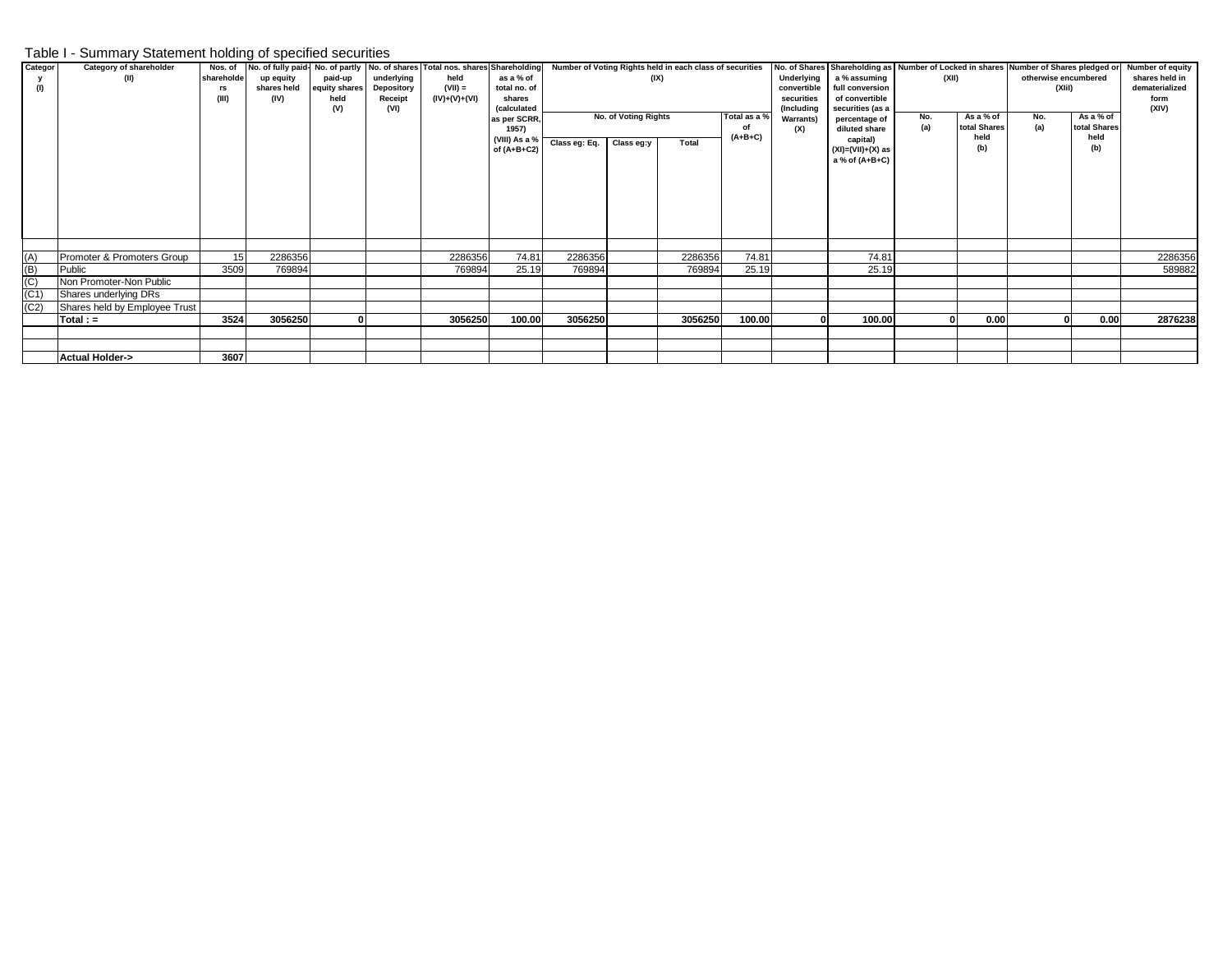#### **Table II - Statement showing shareholding pattern of the Promoter and Promoter Group**

|            | Table if - blatement showing shareholding pattern of the Fromoter and Fromoter Group<br>Category & Name of shareholders<br>$\omega$ | Nos. of<br>shareholders<br>$_{\text{q}}$ | No. of fully paid-up No. of partly Nos. of shares<br>equity shares held paid-up equity<br>(IV) | shares held<br>(V) | underlying<br>Depository<br>Receipt<br>(VI) | Total nos. shares<br>held<br>$(VII) = (IV)+(V)+(VI)$ per SCRR, 1957 | calculated as<br>As a % of<br>$(A+B+C2)$<br>(VIII) |                        | (IX)                 | Shareholding % Number of Voting Rights held in each class of securities |                          | No. of Shares<br>Underlying<br>Outstanding<br>convertible<br>securities<br>(Including | Shareholding as<br>a % assuming<br>full conversion of<br>convertible<br>securities (as a<br>percentage of | Number of Locked in shares<br>(XII) |                                | Number of Shares pledged or<br>otherwise encumbered<br>(XIil) |                                | Number of equity<br>shares held in<br>dematerialized form<br>(XIV) |
|------------|-------------------------------------------------------------------------------------------------------------------------------------|------------------------------------------|------------------------------------------------------------------------------------------------|--------------------|---------------------------------------------|---------------------------------------------------------------------|----------------------------------------------------|------------------------|----------------------|-------------------------------------------------------------------------|--------------------------|---------------------------------------------------------------------------------------|-----------------------------------------------------------------------------------------------------------|-------------------------------------|--------------------------------|---------------------------------------------------------------|--------------------------------|--------------------------------------------------------------------|
|            |                                                                                                                                     |                                          |                                                                                                |                    |                                             |                                                                     |                                                    |                        | No. of Voting Rights |                                                                         | Total as a %<br>of Total | Warrants)<br>(X)                                                                      | diluted share<br>capital)                                                                                 | No.<br>(a)                          | As a % of total<br>Shares held | No.<br>(a)                                                    | As a % of total<br>Shares held |                                                                    |
|            |                                                                                                                                     |                                          |                                                                                                |                    |                                             |                                                                     |                                                    | Class                  | Class                | Total                                                                   | oting rights             |                                                                                       | $(XI) =$                                                                                                  |                                     | (b)                            |                                                               | (b)                            |                                                                    |
|            |                                                                                                                                     |                                          |                                                                                                |                    |                                             |                                                                     |                                                    | (Eq.)                  | y                    |                                                                         |                          |                                                                                       | (VII)+(X) as a % of<br>$(A+B+C)$                                                                          |                                     |                                |                                                               |                                |                                                                    |
|            |                                                                                                                                     |                                          |                                                                                                |                    |                                             |                                                                     |                                                    |                        |                      |                                                                         |                          |                                                                                       |                                                                                                           |                                     |                                |                                                               |                                |                                                                    |
| (1)        | INDIAN:                                                                                                                             |                                          |                                                                                                |                    |                                             |                                                                     |                                                    |                        |                      |                                                                         |                          |                                                                                       |                                                                                                           |                                     |                                |                                                               |                                |                                                                    |
|            |                                                                                                                                     |                                          |                                                                                                |                    |                                             |                                                                     |                                                    |                        |                      |                                                                         |                          |                                                                                       |                                                                                                           |                                     |                                |                                                               |                                |                                                                    |
| (a)        | Individuals / HUF                                                                                                                   |                                          |                                                                                                |                    |                                             |                                                                     |                                                    |                        |                      |                                                                         |                          |                                                                                       |                                                                                                           |                                     |                                |                                                               |                                |                                                                    |
|            | SHAILJA KHAITAN                                                                                                                     |                                          | 100                                                                                            | $\Omega$           |                                             | 100                                                                 | 0.00                                               | 100                    | $\Omega$             | 100                                                                     | 0.00                     |                                                                                       | 0.00                                                                                                      |                                     | 0.00                           | $\Omega$                                                      | 0.00                           | 100                                                                |
|            | KISHAN KUMAR KHAITAN                                                                                                                |                                          | 100                                                                                            | $\overline{0}$     |                                             | 100                                                                 | 0.00                                               | 100                    | $\Omega$             | 100                                                                     | 0.00                     |                                                                                       | 0.00                                                                                                      |                                     | 0.00                           | $\Omega$                                                      | 0.00                           | 100                                                                |
|            | RANJANA KHAITAN                                                                                                                     |                                          | 100                                                                                            | $\Omega$           |                                             | 100                                                                 | 0.00                                               | 100                    | $\Omega$             | 100                                                                     | 0.00                     |                                                                                       | 0.00                                                                                                      |                                     | 0.00                           | $\Omega$                                                      | 0.00                           | 100                                                                |
|            | <b>DEVESH KHAITAN</b>                                                                                                               |                                          | 100                                                                                            | $\Omega$           |                                             | 100                                                                 | 0.00                                               | 100                    | $\Omega$             | 100                                                                     | 0.00                     |                                                                                       | 0.00                                                                                                      |                                     | 0.00                           | $\Omega$                                                      | 0.00                           | 100                                                                |
|            | <b>PARUL KHAITAN</b>                                                                                                                |                                          | 100                                                                                            | $\overline{0}$     |                                             | 100                                                                 | 0.00                                               | 100                    | $\Omega$             | 100                                                                     | 0.00                     |                                                                                       | 0.00                                                                                                      |                                     | 0.00                           | $\Omega$                                                      | 0.00                           | 100                                                                |
|            | <b>VIRAJ KHAITAN</b>                                                                                                                |                                          | 100                                                                                            |                    |                                             | 100                                                                 | 0.00                                               | 100                    |                      | 100                                                                     | 0.00                     |                                                                                       | 0.00                                                                                                      |                                     | 0.00                           |                                                               | 0.00                           | 100                                                                |
|            | <b>REYANSH KHAITAN</b>                                                                                                              |                                          | 100                                                                                            | $\Omega$           |                                             | 100                                                                 | 0.00                                               | 100                    | $\Omega$             | 100                                                                     | 0.00                     |                                                                                       | 0.00                                                                                                      |                                     | 0.00                           | $\Omega$                                                      | 0.00                           | 100                                                                |
|            | MAHENDRA KUMAR KHAITAN                                                                                                              |                                          | 500                                                                                            | $\overline{0}$     |                                             | 500                                                                 | 0.02                                               | 500                    | $\Omega$             | 500                                                                     | 0.02                     |                                                                                       | 0.02                                                                                                      |                                     | 0.00                           | $\Omega$                                                      | 0.00                           | 500                                                                |
|            | PRANIKA KHAITAN                                                                                                                     |                                          | 5000                                                                                           | $\Omega$           |                                             | 5000                                                                | 0.16                                               | 5000                   |                      | 5000                                                                    | 0.16                     |                                                                                       | 0.16                                                                                                      |                                     | 0.00                           |                                                               | 0.00                           | 5000                                                               |
| 10         | <b>VARSHITA KHAITAN</b>                                                                                                             |                                          | 5000                                                                                           | $\Omega$           |                                             | 5000                                                                | 0.16                                               | 5000                   |                      | 5000                                                                    | 0.16                     |                                                                                       | 0.16                                                                                                      |                                     | 0.00                           | $\Omega$                                                      | 0.00                           | 5000                                                               |
| 11         | <b>DIVISHA KHAITAN</b>                                                                                                              |                                          | 5000                                                                                           | $\Omega$           |                                             | 5000                                                                | 0.16                                               | 5000                   |                      | 5000                                                                    | 0.16                     |                                                                                       | 0.16                                                                                                      |                                     | 0.00                           | $\Omega$                                                      | 0.00                           | 5000                                                               |
|            | TOTAL :===                                                                                                                          | 11                                       | 16200                                                                                          | $\Omega$           |                                             | 16200                                                               | 0.53                                               | 16200                  |                      | 16200                                                                   | 0.53                     |                                                                                       | 0.53                                                                                                      |                                     |                                |                                                               | 0.00                           | 16200                                                              |
|            |                                                                                                                                     |                                          |                                                                                                | $\Omega$           |                                             | $\overline{0}$                                                      |                                                    |                        |                      |                                                                         |                          |                                                                                       |                                                                                                           |                                     |                                |                                                               |                                |                                                                    |
| (b)        | Central Govt./State Govt.(s)                                                                                                        | $\Omega$                                 |                                                                                                | $\Omega$           |                                             | $\overline{0}$                                                      | 0.00                                               | $^{\circ}$<br>$\Omega$ |                      |                                                                         | 0.00                     |                                                                                       | 0.00                                                                                                      |                                     | 0.00                           | $\Omega$                                                      | 0.00                           |                                                                    |
| (c)<br>(d) | Financial Institutions / Banks<br>Any Other (specify)                                                                               |                                          |                                                                                                |                    |                                             |                                                                     | 0.00                                               |                        |                      |                                                                         | 0.00                     |                                                                                       | 0.00                                                                                                      |                                     | 0.00                           |                                                               | 0.00                           |                                                                    |
|            | <b>Bodies Corporate</b>                                                                                                             |                                          |                                                                                                |                    |                                             |                                                                     |                                                    |                        |                      |                                                                         |                          |                                                                                       |                                                                                                           |                                     |                                |                                                               |                                |                                                                    |
|            |                                                                                                                                     |                                          |                                                                                                |                    |                                             |                                                                     |                                                    |                        |                      |                                                                         |                          |                                                                                       |                                                                                                           |                                     |                                |                                                               |                                |                                                                    |
|            | WIRES AND FABRIKS PVT LTD                                                                                                           |                                          | 100                                                                                            |                    |                                             | 100                                                                 | 0.00                                               | 100                    |                      | 100                                                                     | 0.00                     |                                                                                       | 0.00                                                                                                      |                                     | 0.00                           |                                                               | 0.00                           | 100                                                                |
|            | W AND F MILLENNIUM MERCANTILE PVT LTD                                                                                               |                                          | 100                                                                                            | $\Omega$           |                                             | 100                                                                 | 0.00                                               | 100                    | $\Omega$             | 100                                                                     | 0.00                     |                                                                                       | 0.00                                                                                                      |                                     | 0.00                           | $\Omega$                                                      | 0.00                           | 100                                                                |
|            | BKM MERCANTILE PRIVATE LIMITED                                                                                                      |                                          | 347642                                                                                         | $\overline{0}$     |                                             | 347642                                                              | 11.37                                              | 347642                 | $\Omega$             | 347642                                                                  | 11.37                    |                                                                                       | 11.37                                                                                                     |                                     | 0.00                           | $\Omega$                                                      | 0.00                           | 347642                                                             |
|            | W AND F SECURITIES PVT LTD                                                                                                          |                                          | 1922314                                                                                        | $\overline{0}$     | $\Omega$                                    | 1922314                                                             | 62.90                                              | 1922314                | $\overline{0}$       | 1922314                                                                 | 62.90                    | $\Omega$                                                                              | 62.90                                                                                                     |                                     | 0.00                           | $\Omega$                                                      | 0.00                           | 1922314                                                            |
|            | $TOTAL := ==$                                                                                                                       | $\Delta$                                 | 2270156                                                                                        | $\circ$            |                                             | 2270156                                                             | 74.28                                              | 2270156                | $\Omega$             | 2270156                                                                 | 74.28                    |                                                                                       | 74.28                                                                                                     |                                     |                                | $\Omega$                                                      | 0.00                           | 2270156                                                            |
|            |                                                                                                                                     |                                          |                                                                                                |                    |                                             |                                                                     |                                                    |                        |                      |                                                                         |                          |                                                                                       |                                                                                                           |                                     |                                |                                                               |                                |                                                                    |
|            | <b>Mutual Fund</b>                                                                                                                  | $\Omega$                                 |                                                                                                | $\Omega$           |                                             | $\circ$                                                             | 0.00                                               | $^{\circ}$             | $\Omega$             |                                                                         | 0.00                     |                                                                                       | 0.00                                                                                                      |                                     | 0.00                           |                                                               | 0.00                           |                                                                    |
|            | Trust                                                                                                                               | $\Omega$                                 |                                                                                                | $\Omega$           |                                             | $\Omega$                                                            | 0.00                                               | $\overline{0}$         | $\Omega$             |                                                                         | 0.00                     |                                                                                       | 0.00                                                                                                      |                                     | 0.00                           | $\Omega$                                                      | 0.00                           |                                                                    |
|            | Others                                                                                                                              | $\Omega$                                 |                                                                                                |                    |                                             | $\Omega$                                                            | 0.00                                               | $\Omega$               |                      |                                                                         | 0.00                     |                                                                                       | 0.00                                                                                                      |                                     | 0.00                           | $\Omega$                                                      | 0.00                           |                                                                    |
|            | Sub Total (A)(1) :                                                                                                                  | 15                                       | 2286356                                                                                        | $\Omega$           |                                             | 2286356                                                             | 74.81                                              | 2286356                | $\Omega$             | 2286356                                                                 | 74.81                    | $\Omega$                                                                              | 74.81                                                                                                     |                                     | 0.00                           | $\Omega$                                                      | 0.00                           | 2286356                                                            |
|            |                                                                                                                                     |                                          |                                                                                                |                    |                                             |                                                                     |                                                    |                        |                      |                                                                         |                          |                                                                                       |                                                                                                           |                                     |                                |                                                               |                                |                                                                    |
| (2)        | <b>FOREIGN:</b>                                                                                                                     |                                          |                                                                                                |                    |                                             |                                                                     |                                                    |                        |                      |                                                                         |                          |                                                                                       |                                                                                                           |                                     |                                |                                                               |                                |                                                                    |
| (a)        | NRI / Foreign Individuals                                                                                                           | $\Omega$                                 |                                                                                                | $\Omega$           |                                             | $\overline{0}$                                                      | 0.00                                               | $\overline{0}$         | $\Omega$             |                                                                         | 0.00                     |                                                                                       | 0.00                                                                                                      |                                     | 0.00                           | $\Omega$                                                      | 0.00                           |                                                                    |
| (b)        | Foreign.Govt.-Promoter                                                                                                              | $\Omega$                                 |                                                                                                | $\Omega$           |                                             | $\circ$                                                             | 0.00                                               | $\mathbf{0}$           | $\Omega$             |                                                                         | 0.00                     |                                                                                       | 0.00                                                                                                      |                                     | 0.00                           | $\Omega$                                                      | 0.00                           |                                                                    |
| (c)        | Foreign Inst.Invst.(FIIs)                                                                                                           |                                          |                                                                                                |                    |                                             | $\Omega$                                                            | 0.00                                               | $\Omega$               |                      |                                                                         | 0.00                     |                                                                                       | 0.00                                                                                                      |                                     | 0.00                           |                                                               | 0.00                           |                                                                    |
| (d)        | Foreign Portfolio Investor                                                                                                          |                                          |                                                                                                |                    |                                             | $\Omega$                                                            | 0.00                                               | $\Omega$               |                      |                                                                         | 0.00                     |                                                                                       | 0.00                                                                                                      |                                     | 0.00                           |                                                               | 0.00                           |                                                                    |
| (e)        | Any Other (specify)                                                                                                                 |                                          |                                                                                                |                    |                                             |                                                                     |                                                    |                        |                      |                                                                         |                          |                                                                                       |                                                                                                           |                                     |                                |                                                               |                                |                                                                    |
|            | Foreign Company                                                                                                                     | $\Omega$                                 |                                                                                                |                    |                                             | $\overline{0}$                                                      | 0.00                                               | $\circ$                |                      |                                                                         | 0.00                     |                                                                                       | 0.00                                                                                                      |                                     | 0.00                           |                                                               | 0.00                           |                                                                    |
|            | Overseas Corporate Bodies                                                                                                           | $\Omega$                                 |                                                                                                | $\Omega$           |                                             | $\Omega$                                                            | 0.00                                               | $\Omega$               |                      |                                                                         | 0.00                     |                                                                                       | 0.00                                                                                                      |                                     | 0.00                           |                                                               | 0.00                           |                                                                    |
|            | Foreign Bank                                                                                                                        |                                          |                                                                                                |                    |                                             | $\Omega$                                                            | 0.00                                               | $\Omega$               |                      |                                                                         | 0.00                     |                                                                                       | 0.00                                                                                                      |                                     | 0.00                           |                                                               | 0.00                           |                                                                    |
|            | Sub Total (A)(2)                                                                                                                    | $\Omega$                                 |                                                                                                | $\Omega$           |                                             | $\Omega$                                                            | 0.00                                               |                        |                      |                                                                         | 0.00                     |                                                                                       | 0.00                                                                                                      |                                     | 0.00                           |                                                               | 0.00                           |                                                                    |
|            | Total Shareholding of Promoter and Promoter Group. $(A) = (A)(1) + (A)(2)$ :                                                        | 15                                       | 2286356                                                                                        | $\mathbf{0}$       |                                             | 2286356                                                             | 74.81                                              | 2286356                |                      | 2286356                                                                 | 74.81                    |                                                                                       | 74.81                                                                                                     |                                     | 0.00                           |                                                               | 0.00                           | 2286356                                                            |
|            |                                                                                                                                     |                                          |                                                                                                |                    |                                             |                                                                     |                                                    |                        |                      |                                                                         |                          |                                                                                       |                                                                                                           |                                     |                                |                                                               |                                |                                                                    |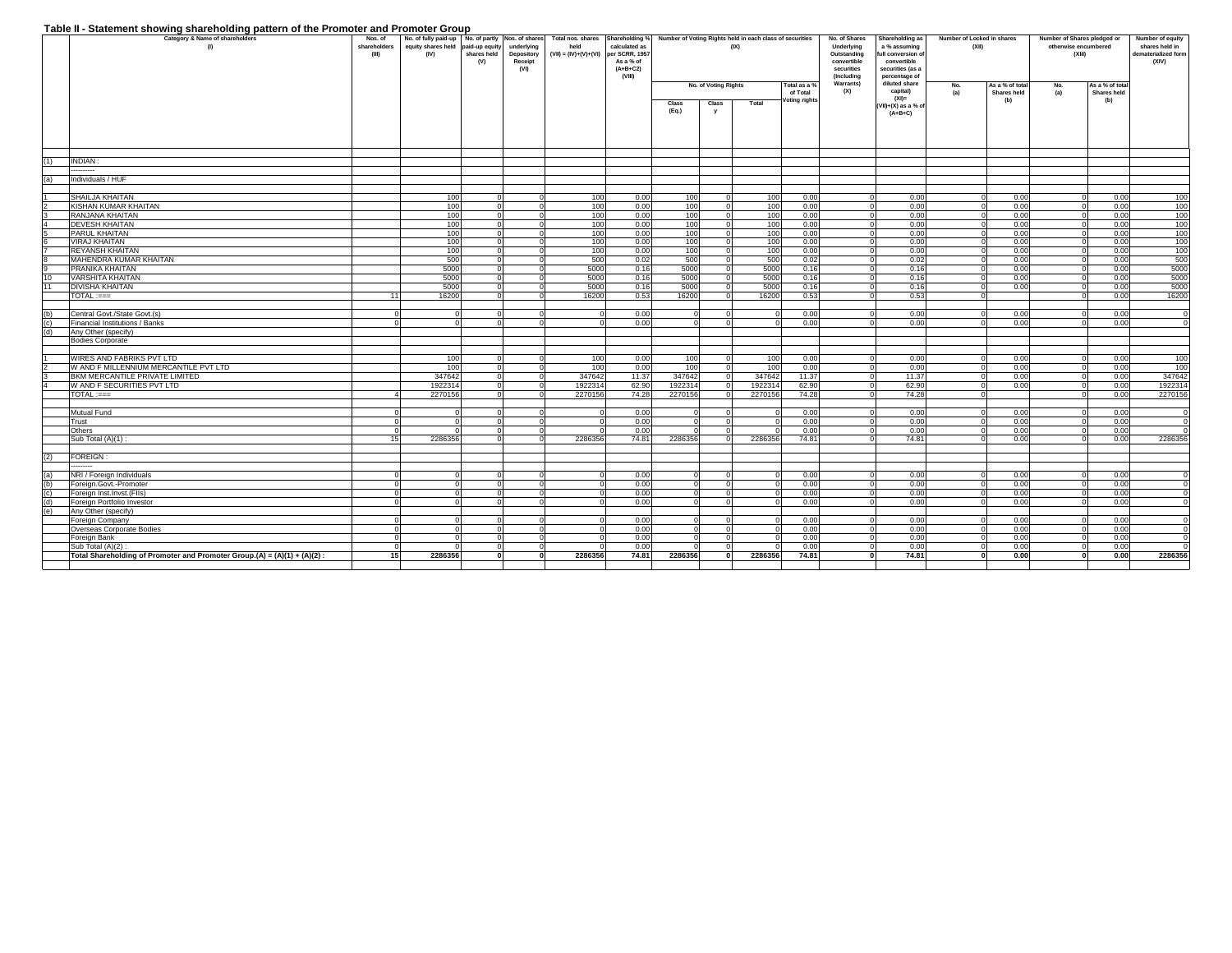#### **Table III - Statement showing shareholding pattern of the Public shareholder**

|                | Category & Name of shareholders           | Nos. of     | No. of fully paid- No. of partly |               | Nos. of    | Total nos. Shareholdin |                                |        |                      | Number of Voting Rights held in each class of |                      | No. of                    | Shareholding as a %                      | Number of Locked in |                        | Number of Shares     |                        | Number of      |  |
|----------------|-------------------------------------------|-------------|----------------------------------|---------------|------------|------------------------|--------------------------------|--------|----------------------|-----------------------------------------------|----------------------|---------------------------|------------------------------------------|---------------------|------------------------|----------------------|------------------------|----------------|--|
|                | (1)                                       | shareholder | up equity                        | paid-up       | shares     | shares held            | <b>g</b> %                     |        | securities           |                                               |                      | Shares                    | assuming full                            | shares              |                        | pledged or otherwise |                        | equity shares  |  |
|                |                                           | s           | shares held                      | equity shares | underlying | $(VII) =$              | calculated                     |        | (IX)                 |                                               |                      | Underlying                | conversion of                            | (X  )               |                        | encumbered           |                        | held in        |  |
|                |                                           | (III)       | (IV)                             | held          | Depository | $(IV)+(V)+(VI)$        | as per                         |        | No. of Voting Rights |                                               | Total as a           | Outstanding               | convertible                              | No.                 | As a % of              | No.                  | As a % of              | dematerialized |  |
|                |                                           |             |                                  | (V)           | Receipt    |                        | <b>SCRR, 1957</b><br>As a % of |        |                      |                                               | % of Total<br>Votina | convertible<br>securities | securities (as a<br>ercentage of diluted | (a)                 | total<br><b>Shares</b> | (a)                  | total<br><b>Shares</b> | form<br>(XIV)  |  |
|                |                                           |             |                                  |               | (VI)       |                        | $(A+B+C2)$                     | Class  | Class                | Total                                         | rights               | (Including                | share capital)                           |                     | held                   |                      | held                   |                |  |
|                |                                           |             |                                  |               |            |                        | (VIII)                         | (Eq.)  | v                    |                                               |                      | <b>Warrants)</b>          | $(XI) =$                                 |                     | (b)                    |                      | (b)                    |                |  |
|                |                                           |             |                                  |               |            |                        |                                |        |                      |                                               |                      | (X)                       | $(VII)+(X)$ as a % of                    |                     |                        |                      |                        |                |  |
|                |                                           |             |                                  |               |            |                        |                                |        |                      |                                               |                      |                           | $(A+B+C)$                                |                     |                        |                      |                        |                |  |
|                |                                           |             |                                  |               |            |                        |                                |        |                      |                                               |                      |                           |                                          |                     |                        |                      |                        |                |  |
|                |                                           |             |                                  |               |            |                        |                                |        |                      |                                               |                      |                           |                                          |                     |                        |                      |                        |                |  |
|                |                                           |             |                                  |               |            |                        |                                |        |                      |                                               |                      |                           |                                          |                     |                        |                      |                        |                |  |
|                | (1) Institutions:                         |             |                                  |               |            |                        |                                |        |                      |                                               |                      |                           |                                          |                     |                        |                      |                        |                |  |
|                |                                           |             |                                  |               |            |                        |                                |        |                      |                                               |                      |                           |                                          |                     |                        |                      |                        |                |  |
|                | (a) Mutual Funds / UTI                    |             |                                  |               |            |                        |                                |        |                      |                                               |                      |                           |                                          |                     |                        |                      |                        |                |  |
|                |                                           |             |                                  |               |            |                        |                                |        |                      |                                               |                      |                           |                                          |                     |                        |                      |                        |                |  |
| Ŧ              | LIC MUTUAL FUND                           |             | 10 <sub>0</sub>                  |               |            | 100                    | 0.00                           | 100    |                      | 100                                           | 0.00                 |                           | 0.00                                     | $\Omega$            | 0.00                   |                      |                        | 100            |  |
|                | CANARA BANK - TRUSTEE CANBANK MUTUAL FUND |             |                                  |               |            | 450                    |                                | 450    |                      | 450                                           | 0.01                 |                           |                                          |                     | 0.00                   |                      |                        | $\Omega$       |  |
|                |                                           |             | 450<br>550                       |               |            | 550                    | 0.01<br>0.02                   |        |                      | 550                                           | 0.02                 | $^{\circ}$<br>$\Omega$    | 0.01<br>0.02                             | $\circ$             |                        |                      |                        | 100            |  |
|                | TOTAL :===                                |             |                                  |               |            |                        |                                | 550    |                      |                                               |                      |                           |                                          | $\circ$             |                        |                      |                        |                |  |
|                |                                           |             |                                  |               |            |                        |                                |        |                      |                                               |                      |                           |                                          |                     |                        |                      |                        |                |  |
|                | (b) Venture Capital Funds                 |             |                                  |               |            |                        | 0.00                           |        |                      |                                               | 0.00                 |                           | 0.00                                     |                     | 0.00                   |                      |                        | $\mathbf 0$    |  |
|                | (c) Alternate Investment Fund             |             |                                  |               |            |                        | 0.00                           |        |                      |                                               | 0.00                 |                           | 0.00                                     | $\Omega$            | 0.00                   |                      |                        | $\mathbf 0$    |  |
| (d)            | Foreign Venture Capital Investor          |             |                                  |               |            |                        | 0.00                           |        |                      |                                               | 0.00                 | $\Omega$                  | 0.00                                     | $\Omega$            | 0.00                   |                      |                        | $\Omega$       |  |
| (e)            | Foreign Portfolio Investor                |             |                                  |               |            |                        | 0.00                           |        |                      |                                               | 0.00                 |                           | 0.00                                     | $\Omega$            | 0.00                   |                      |                        |                |  |
|                | (f) Financial Institutions/Banks          |             |                                  |               |            |                        |                                |        |                      |                                               |                      |                           |                                          |                     |                        |                      |                        |                |  |
|                |                                           |             |                                  |               |            |                        |                                |        |                      |                                               |                      |                           |                                          |                     |                        |                      |                        |                |  |
|                | THE GREATER BOMBAY CO-OPERATIVE BANK      |             | 100                              |               |            | 100                    | 0.00                           | 100    |                      | 100                                           | 0.00                 |                           | 0.00                                     |                     | 0.00                   |                      |                        | 100            |  |
| $\overline{c}$ | <b>FEDERAL BANK LTD</b>                   |             | 100                              | ſ             |            | 100                    | 0.00                           | 100    |                      | 100                                           | 0.00                 |                           | 0.00                                     | $\Omega$            | 0.00                   |                      |                        | $\Omega$       |  |
|                | TOTAL :===                                |             | 200                              |               |            | 200                    | 0.01                           | 200    |                      | 200                                           | 0.01                 |                           | 0.01                                     | $\Omega$            |                        |                      |                        | 100            |  |
|                |                                           |             |                                  |               |            |                        |                                |        |                      |                                               |                      |                           |                                          |                     |                        |                      |                        |                |  |
|                | (g) Insurance Companies                   |             |                                  | c             |            |                        | 0.00                           |        |                      |                                               | 0.00                 |                           | 0.00                                     | $\Omega$            | 0.00                   |                      |                        | $\Omega$       |  |
| (h)            | Provident Funds/Pension Funds             |             |                                  |               |            |                        | 0.00                           |        |                      |                                               | 0.00                 |                           | 0.00                                     | $\Omega$            | 0.00                   |                      |                        | $\Omega$       |  |
| (i)            | Any Other (specify)                       |             |                                  |               |            |                        |                                |        |                      |                                               |                      |                           |                                          |                     |                        |                      |                        |                |  |
|                | Foreign Inst.Invst.(FIIs)                 |             |                                  |               |            |                        | 0.00                           |        |                      |                                               | 0.00                 |                           | 0.00                                     | $\Omega$            | 0.00                   |                      |                        | $\Omega$       |  |
|                | Sub Total (B)(1) :                        |             | 750                              | $\Omega$      |            | 750                    | 0.02                           | 750    |                      | 750                                           | 0.02                 | $\Omega$                  | 0.02                                     | $\mathbf 0$         | 0.00                   |                      |                        | 200            |  |
|                |                                           |             |                                  |               |            |                        |                                |        |                      |                                               |                      |                           |                                          |                     |                        |                      |                        |                |  |
|                | (2) Central Govt./State Govt./            |             |                                  |               |            |                        |                                |        |                      |                                               |                      |                           |                                          |                     |                        |                      |                        |                |  |
|                | President of India                        |             |                                  |               |            |                        |                                |        |                      |                                               |                      |                           |                                          |                     |                        |                      |                        |                |  |
|                |                                           |             |                                  |               |            |                        | 0.00                           |        |                      |                                               | 0.00                 |                           | 0.00                                     | 0                   | 0.00                   |                      |                        |                |  |
|                | Sub Total (B)(2):                         |             |                                  |               |            |                        | 0.00                           |        |                      |                                               | 0.00                 | $\Omega$                  | 0.00                                     | $\mathbf 0$         | 0.00                   |                      |                        |                |  |
|                |                                           |             |                                  |               |            |                        |                                |        |                      |                                               |                      |                           |                                          |                     |                        |                      |                        |                |  |
|                | (3) Non-institutions :                    |             |                                  |               |            |                        |                                |        |                      |                                               |                      |                           |                                          |                     |                        |                      |                        |                |  |
|                |                                           |             |                                  |               |            |                        |                                |        |                      |                                               |                      |                           |                                          |                     |                        |                      |                        |                |  |
|                | (a) Individuals -                         |             |                                  |               |            |                        |                                |        |                      |                                               |                      |                           |                                          |                     |                        |                      |                        |                |  |
|                | ) Indv.shareholders holding               |             |                                  |               |            |                        |                                |        |                      |                                               |                      |                           |                                          |                     |                        |                      |                        |                |  |
|                | nominal share capital upto                |             |                                  |               |            |                        |                                |        |                      |                                               |                      |                           |                                          |                     |                        |                      |                        |                |  |
|                | Rs. 2 Lakh.                               |             |                                  |               |            |                        |                                |        |                      |                                               |                      |                           |                                          |                     |                        |                      |                        |                |  |
|                |                                           | 3430        | 563302                           |               |            | 563302                 | 18.43                          | 563302 |                      | 563302                                        | 18.43                |                           | 18.43                                    | $\Omega$            |                        |                      |                        | 387765         |  |
|                |                                           |             |                                  |               |            |                        |                                |        |                      |                                               |                      |                           |                                          |                     |                        |                      |                        |                |  |
|                | TOTAL :===                                | 3430        | 563302                           |               |            | 563302                 | 18.43                          | 563302 |                      | 563302                                        | 18.43                |                           | 18.43                                    | 0                   |                        |                      |                        | 387765         |  |
|                |                                           |             |                                  |               |            |                        |                                |        |                      |                                               |                      |                           |                                          |                     |                        |                      |                        |                |  |
|                | ii) Indv.shareholders holding             |             |                                  |               |            |                        |                                |        |                      |                                               |                      |                           |                                          |                     |                        |                      |                        |                |  |
|                | nominal share capital in                  |             |                                  |               |            |                        |                                |        |                      |                                               |                      |                           |                                          |                     |                        |                      |                        |                |  |
|                | excess of Rs. 2 Lakh.                     |             |                                  |               |            |                        | 0.00                           |        |                      |                                               | 0.00                 |                           | 0.00                                     |                     | 0.00                   |                      |                        |                |  |
|                | (b) NBFCs registered with RBI             |             |                                  |               |            |                        | 0.00                           |        |                      |                                               | 0.00                 | $^{\circ}$                | 0.00                                     | $\Omega$            | 0.00                   |                      |                        |                |  |
|                | (c) Employee Trusts                       |             |                                  |               |            |                        | 0.00                           |        |                      |                                               | 0.00                 |                           | 0.00                                     | $\Omega$            | 0.00                   |                      |                        |                |  |
|                | (d) Overseas Depositories (holding        |             |                                  |               |            |                        |                                |        |                      |                                               |                      |                           |                                          |                     |                        |                      |                        |                |  |
|                | DRs) (balancing figure)                   |             |                                  |               |            |                        | 0.00                           |        |                      |                                               | 0.00                 |                           | 0.00                                     |                     | 0.00                   |                      |                        |                |  |
| (e)            |                                           |             |                                  |               |            |                        |                                |        |                      |                                               |                      |                           |                                          |                     |                        |                      |                        |                |  |
|                | Any Other (specify)                       |             |                                  |               |            |                        |                                |        |                      |                                               |                      |                           |                                          |                     |                        |                      |                        |                |  |
|                | <b>Bodies Corporate</b>                   |             |                                  |               |            |                        |                                |        |                      |                                               |                      |                           |                                          |                     |                        |                      |                        |                |  |
|                | i) Holding 1% and above:                  |             |                                  |               |            |                        |                                |        |                      |                                               |                      |                           |                                          |                     |                        |                      |                        |                |  |
|                | FOUNTAIN VANIJYA PRIVATE LIMITED          |             | 122658                           |               |            | 122658                 | 4.01                           | 122658 |                      | 122658                                        | 4.01                 |                           | 4.01                                     | $\Omega$            | 0.00                   |                      |                        | 122658         |  |
|                |                                           |             |                                  |               |            |                        |                                |        |                      |                                               |                      |                           |                                          |                     |                        |                      |                        |                |  |
|                | $TOTAL := ==$                             |             | 122658                           |               |            | 122658                 | 4.01                           | 122658 |                      | 122658                                        | 4.01                 |                           | 4.01                                     | $\Omega$            |                        |                      |                        | 122658         |  |
|                | ii) Holding Less than 1% :                |             |                                  |               |            |                        |                                |        |                      |                                               |                      |                           |                                          |                     |                        |                      |                        |                |  |
|                |                                           | 37          | 25715                            |               |            | 25715                  | 0.84                           | 25715  |                      | 25715                                         | 0.84                 |                           | 0.84                                     | $\Omega$            |                        |                      |                        | 25390          |  |
|                |                                           |             |                                  |               |            |                        |                                |        |                      |                                               |                      |                           |                                          |                     |                        |                      |                        |                |  |
|                | $TOTAL := =$                              | 37          | 25715                            |               |            | 25715                  | 0.84                           | 25715  |                      | 25715                                         | 0.84                 |                           | 0.84                                     |                     |                        |                      |                        | 25390          |  |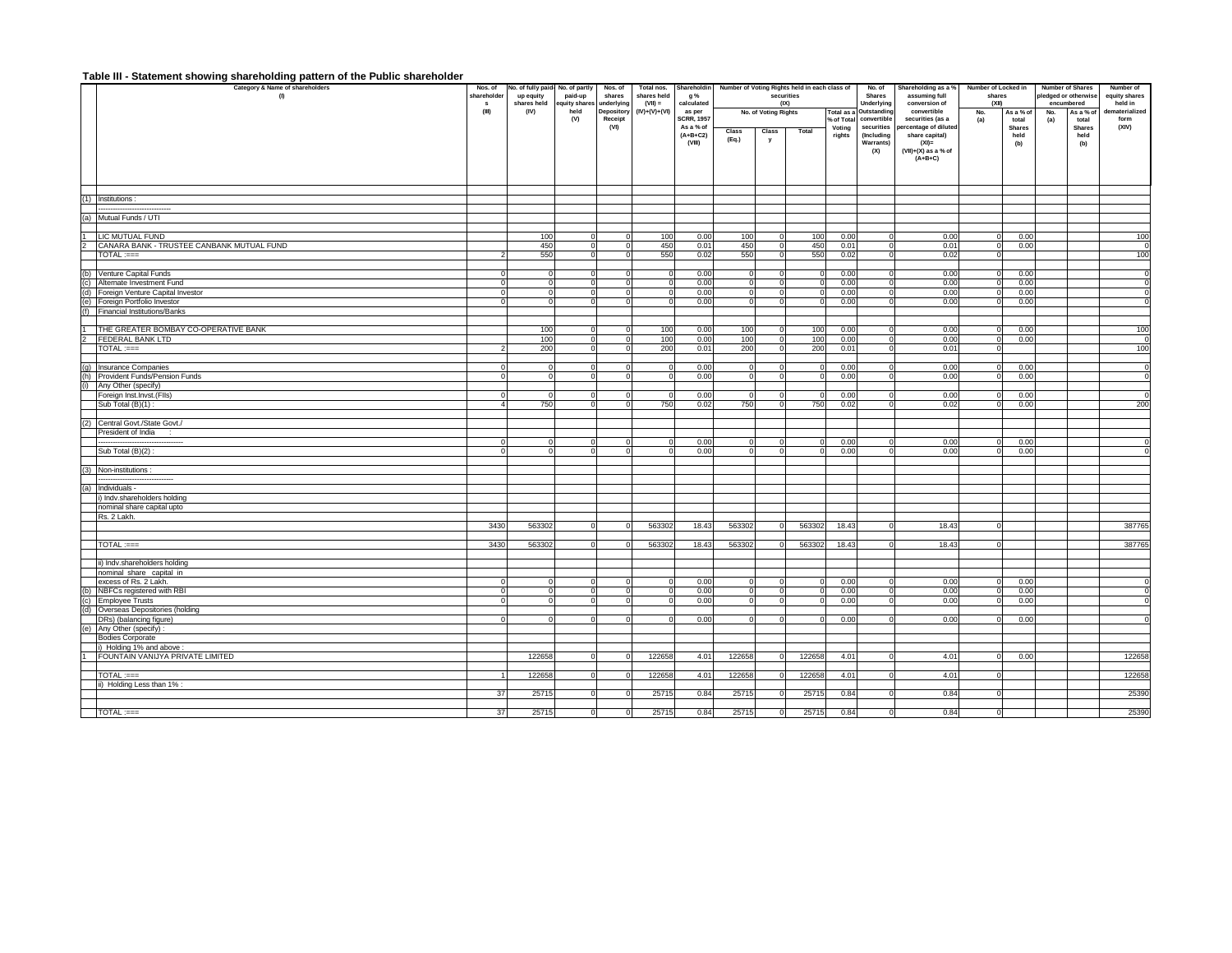| Non Resident Indian                                                            |      |         |  |         |        |         |         |        |        |      |      |         |
|--------------------------------------------------------------------------------|------|---------|--|---------|--------|---------|---------|--------|--------|------|------|---------|
| i) Holding 1% and above                                                        |      |         |  |         |        |         |         |        |        |      |      |         |
|                                                                                |      |         |  |         |        |         |         |        |        |      |      |         |
| $TOTAL := =$                                                                   |      |         |  |         | 0.00   |         |         | 0.00   | 0.00   |      |      |         |
| ii) Holding Less than 1%                                                       |      |         |  |         |        |         |         |        |        |      |      |         |
|                                                                                | 36   | 7857    |  | 7857    | 0.26   | 7857    | 7857    | 0.26   | 0.26   |      |      | 4257    |
|                                                                                |      |         |  |         |        |         |         |        |        |      |      |         |
| TOTAL :===                                                                     | 36   | 7857    |  | 7857    | 0.26   | 7857    | 7857    | 0.26   | 0.26   |      |      | 4257    |
|                                                                                |      |         |  |         |        |         |         |        |        |      |      |         |
| <b>Foreign National</b>                                                        |      |         |  |         | 0.00   |         |         | 0.00   | 0.00   | 0.00 |      |         |
| Overseas Corporate Bodies                                                      |      |         |  |         | 0.00   |         |         | 0.00   | 0.00   | 0.00 |      |         |
| Foreign Bank                                                                   |      |         |  |         | 0.00   |         |         | 0.00   | 0.00   | 0.00 |      |         |
| Trust                                                                          |      |         |  |         | 0.00   |         |         | 0.00   | 0.00   | 0.00 |      |         |
| Foreign Company                                                                |      |         |  |         | 0.00   |         |         | 0.00   | 0.00   | 0.00 |      |         |
| Others                                                                         |      |         |  |         | 0.00   |         |         | 0.00   | 0.00   | 0.00 |      |         |
| Sub Total (B)(3):                                                              | 3504 | 719532  |  | 719532  | 23.54  | 719532  | 719532  | 23.54  | 23.54  | 0.00 |      | 540070  |
| Total Public shareholding: $(B) = (B)(1)+(B)(2)+(B)(3)$                        | 3508 | 720282  |  | 720282  | 23.57  | 720282  | 720282  | 23.57  | 23.57  | 0.00 |      | 540270  |
|                                                                                |      |         |  |         |        |         |         |        |        |      |      |         |
| <b>IEPF Authority</b>                                                          |      |         |  |         |        |         |         |        |        |      |      |         |
|                                                                                |      |         |  |         |        |         |         |        |        |      |      |         |
| INVESTOR EDUCATION AND PROTECTION FUND AUTHORITY MINISTRY OF CORPORATE AFFAIRS |      | 49612   |  | 49612   | 1.62   | 49612   | 49612   | 1.62   | 1.62   | 0.00 |      | 49612   |
| TOTAL :===                                                                     |      | 49612   |  | 49612   | 1.62   | 49612   | 49612   | 1.62   | 1.62   |      |      | 49612   |
|                                                                                |      |         |  |         |        |         |         |        |        |      |      |         |
| TOTAL->                                                                        | 3524 | 3056250 |  | 3056250 | 100.00 | 3056250 | 3056250 | 100.00 | 100.00 | 0.00 | 0.00 | 2876238 |